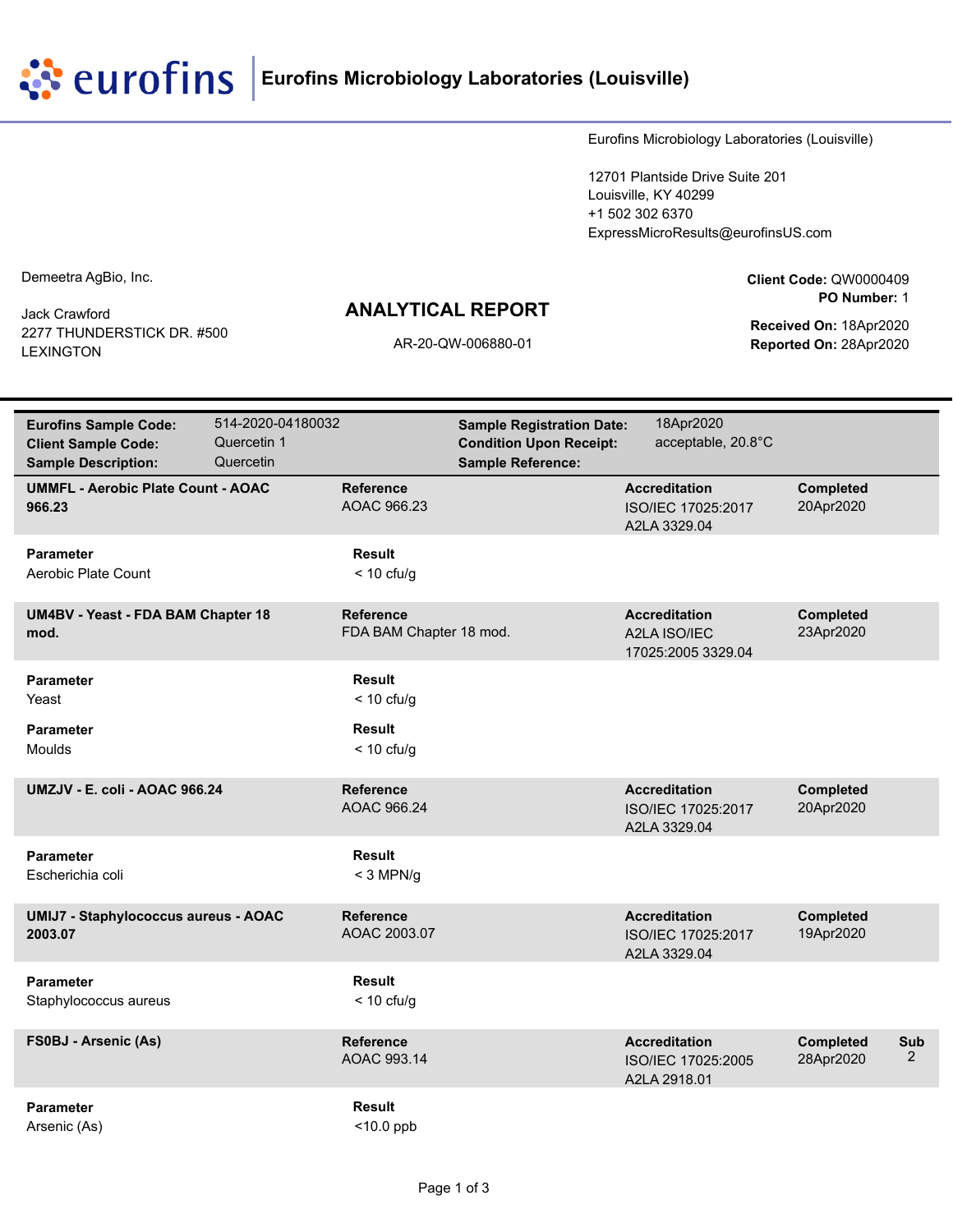Jack Crawford 2277 THUNDERSTICK DR. #500 LEXINGTON

## **ANALYTICAL REPORT**

**Client Code:** QW0000409 **PO Number:** 1

**Received On:** 18Apr2020 AR-20-QW-006880-01 **Reported On:** 28Apr2020

| <b>Eurofins Sample Code:</b><br><b>Client Sample Code:</b><br><b>Sample Description:</b> | 514-2020-04180032<br>Quercetin 1<br>Quercetin |                                        | <b>Sample Registration Date:</b><br><b>Condition Upon Receipt:</b><br><b>Sample Reference:</b> | 18Apr2020<br>acceptable, 20.8°C                            |                               |                       |
|------------------------------------------------------------------------------------------|-----------------------------------------------|----------------------------------------|------------------------------------------------------------------------------------------------|------------------------------------------------------------|-------------------------------|-----------------------|
| FS0BT - Cadmium (Cd)                                                                     |                                               | <b>Reference</b><br>AOAC 993.14        |                                                                                                | <b>Accreditation</b><br>ISO/IEC 17025:2005<br>A2LA 2918.01 | <b>Completed</b><br>28Apr2020 | Sub<br>$\overline{2}$ |
| <b>Parameter</b><br>Cadmium (Cd)                                                         |                                               | <b>Result</b><br>$< 5.00$ ppb          |                                                                                                |                                                            |                               |                       |
| <b>UMOMD - Clostridium perfringens - ISO</b><br>7937                                     |                                               | Reference<br><b>ISO 7937</b>           |                                                                                                | <b>Accreditation</b><br>ISO/IEC 17025:2017<br>A2LA 3329.04 | <b>Completed</b><br>20Apr2020 |                       |
| <b>Parameter</b><br>Clostridium perfringens                                              |                                               | <b>Result</b><br>$<$ 10 cfu/g          |                                                                                                |                                                            |                               |                       |
| FS0BL - Lead (Pb)                                                                        |                                               | <b>Reference</b><br>AOAC 993.14        |                                                                                                | <b>Accreditation</b><br>ISO/IEC 17025:2005<br>A2LA 2918.01 | <b>Completed</b><br>28Apr2020 | Sub<br>$\overline{2}$ |
| <b>Parameter</b><br>Lead (Pb)                                                            |                                               | Result<br>18.8 ppb                     |                                                                                                |                                                            |                               |                       |
| FS0BU - Mercury (Hg)                                                                     |                                               | Reference<br>AOAC 993.14               |                                                                                                | <b>Accreditation</b><br>ISO/IEC 17025:2005<br>A2LA 2918.01 | <b>Completed</b><br>28Apr2020 | Sub<br>$\overline{2}$ |
| <b>Parameter</b><br>Mercury (Hg)                                                         |                                               | Result<br>5.89 ppb                     |                                                                                                |                                                            |                               |                       |
| UMDTC - Salmonella spp. - AOAC-RI<br>121501                                              |                                               | Reference<br>AOAC-RI 121501            |                                                                                                | <b>Accreditation</b><br>ISO/IEC 17025:2017<br>A2LA 3329.04 | <b>Completed</b><br>19Apr2020 |                       |
| <b>Parameter</b><br>Salmonella                                                           |                                               | <b>Result</b><br>Not Detected per 25 g |                                                                                                |                                                            |                               |                       |
| QD218 - Sulfate                                                                          |                                               | Reference<br>AOAC 920.46               |                                                                                                |                                                            | <b>Completed</b><br>28Apr2020 | Sub<br>$\mathbf{1}$   |
| <b>Parameter</b><br><b>Sulfates</b>                                                      |                                               | <b>Result</b><br>$< 0.02 \%$           |                                                                                                |                                                            |                               |                       |

Subcontracting partners:

1 - Eurofins Scientific Inc. (Des Moines), IA

2 - Eurofins Food Chemistry Testing US Madison, WI